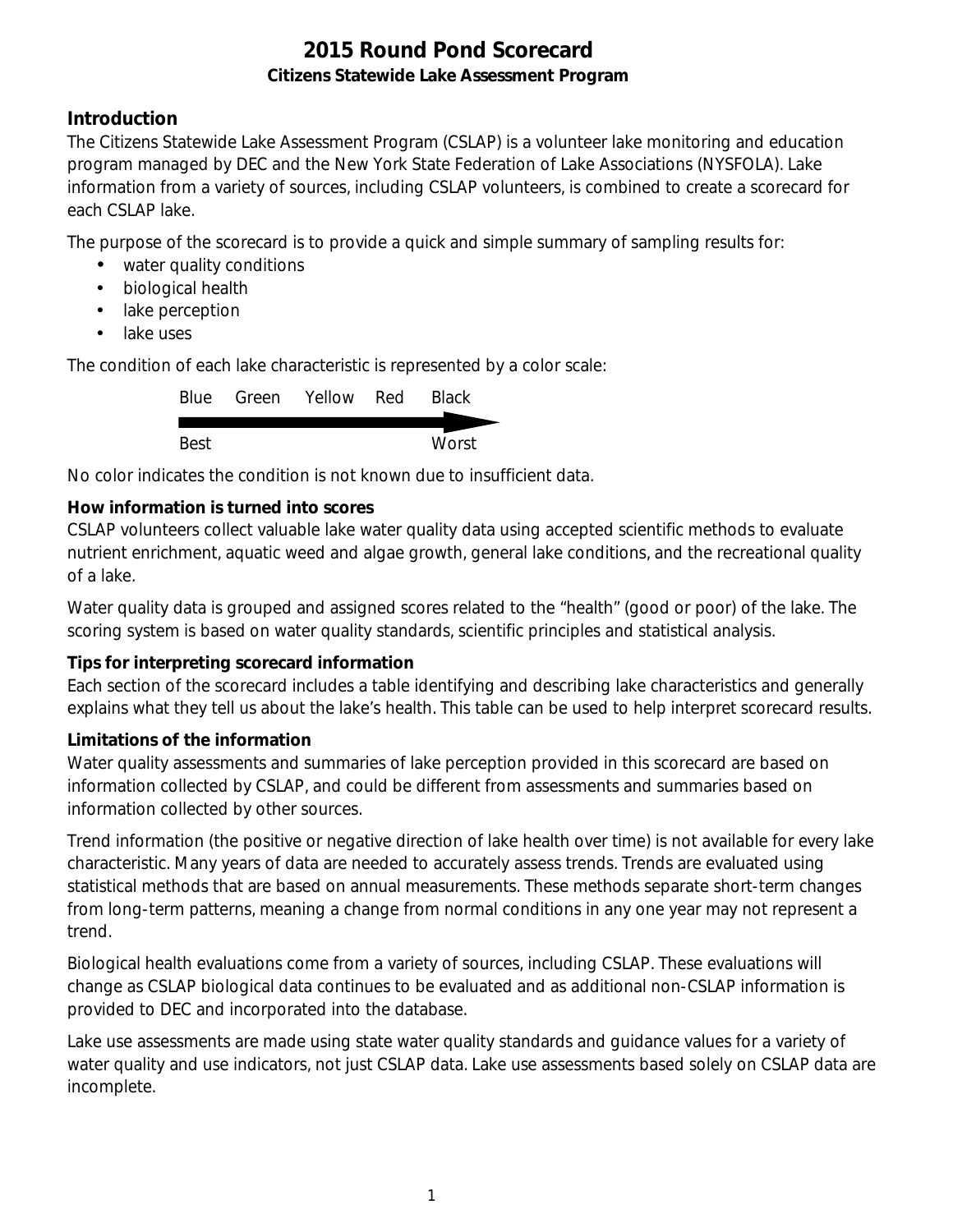## **Water Quality Assessment**

Water quality assessments are based on data collected from the deepest part of the lake every other week, for 15 weeks, from late spring through early fall. The data is used to evaluate a number of lake conditions, including algae growth (productivity or trophic status), pH and deepwater dissolved oxygen levels. There is not enough data to identify a trend in the deepwater oxygen levels for any CSLAP lake.



*\**All years of CSLAP data collection for the lake except those for which data was not available.

| The following data is collected and analyzed to determine the water quality score. |  |  |
|------------------------------------------------------------------------------------|--|--|
|                                                                                    |  |  |

| Water quality<br>characteristic         | <b>Score</b>                                                        | Description of characteristic                                                                                                                                         | What it means                                                                                                                                                                              |
|-----------------------------------------|---------------------------------------------------------------------|-----------------------------------------------------------------------------------------------------------------------------------------------------------------------|--------------------------------------------------------------------------------------------------------------------------------------------------------------------------------------------|
|                                         | Total<br>Phosphorus (TP)                                            | TP is measured because it is an<br>important nutrient that often controls<br>the growth of algae and rooted plants.                                                   | Too much phosphorus can harm aquatic life,<br>water supplies, and recreational uses by causing<br>excessive algae growth.                                                                  |
| <b>Trophic Status</b>                   | Chlorophyll a                                                       | Chlorophyll a is measured to estimate<br>the amount of algae in a lake.                                                                                               | The amount of chlorophyll a is usually closely<br>related to the amount of phosphorus and can<br>affect water clarity.                                                                     |
|                                         | Secchi Disk                                                         | This is a device to measure how far<br>down into the water you can see.                                                                                               | Water clarity is a strong indicator of the public's<br>opinion of lake conditions.                                                                                                         |
|                                         | рH                                                                  | Water pH is measured to determine its<br>acidity or alkalinity.                                                                                                       | Values between 6 and 9 support most types of<br>plant and animal life.                                                                                                                     |
| pH Balance                              | Conductivity                                                        | Conductivity is measured to estimate<br>the amount of dissolved and<br>suspended solids in water, including<br>salts and organic material.                            | High conductivity values may be related to<br>geology or land use practices and can indicate<br>susceptibility to changes in pH.                                                           |
| Deepwater<br><b>Dissolved</b><br>Oxygen | Phosphorus,<br>ammonia, nitrite,<br>iron, manganese,<br>and arsenic | Dissolved oxygen (DO) is not<br>measured directly, but can be inferred<br>from the levels of certain chemicals in<br>water samples collected near the lake<br>bottom. | Dissolved oxygen is critical for the ecological<br>balance of lakes. Low DO in bottom waters can<br>affect the survival of fish and lake organisms and<br>cause chemical changes in lakes. |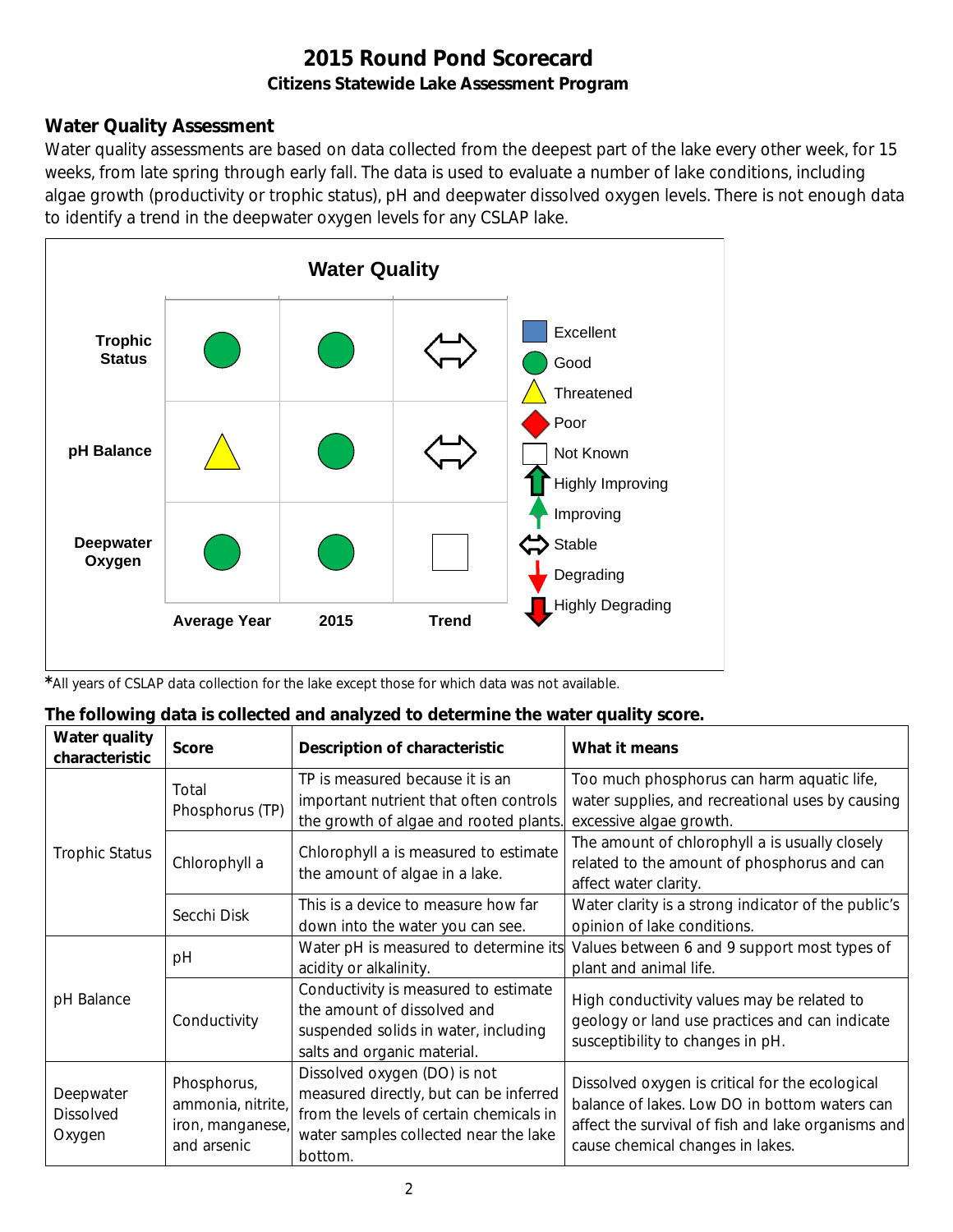#### **The water quality scores for each water quality characteristic are determined by the following:**

| Water quality<br>characteristic         | <b>Score</b> | Criteria Score Elements                                                                            | How Criteria Are Used to Determine Score                                                             |
|-----------------------------------------|--------------|----------------------------------------------------------------------------------------------------|------------------------------------------------------------------------------------------------------|
|                                         | Excellent    | Average value for each trophic                                                                     | Trophic score = $8$ or $9$ (two of three trophic indicators<br>= oligotrophic, other is mesotrophic) |
| <b>Trophic Status</b>                   | Good         | indicator (water clarity, chlorophyll<br>a, total phosphorus) assigned score                       | Trophic score = $6$ or 7 (at least two trophic indicators<br>= mesotrophic or "higher")              |
|                                         | Threatened   | of 3 if oligotrophic <sup>+</sup> , 2 if<br>mesotrophic <sup>+</sup> , 1 if eutrophic <sup>+</sup> | Trophic score $=$ 4 or 5 (at least one trophic indicator<br>= mesotrophic or "higher")               |
|                                         | Poor         |                                                                                                    | Trophic score = $3$ (all trophic indicators = "eutrophic")                                           |
|                                         | Excellent    | Average pH is evaluated against                                                                    | pH between 7.5 and 8.5                                                                               |
|                                         | Good         | state water quality standards                                                                      | pH between 7 and 7.5                                                                                 |
| pH Balance                              | Threatened   | (should be above 6.5 and below 8.5)<br>and average conductivity evaluated                          | pH above 8.5, pH between 6.5 and 7, or conductivity<br>$< 50$ ug/l                                   |
|                                         | Poor         | to determine if low buffering<br>capacity against future pH change                                 | pH < 6.5                                                                                             |
|                                         | Excellent    | Deepwater ammonia and                                                                              | Actual DO data indicating fully oxygenated conditions<br>in stratified lakes to lake bottom          |
| Deepwater<br><b>Dissolved</b><br>Oxygen | Good         | phosphorus levels are compared to<br>surface readings, and assigned a                              | All shallow lakes assumed to be good absent data;<br>deepwater scores $= 1$                          |
|                                         | Threatened   | score of 3 if bottom readings are<br>>10x surface readings and a score                             | Deepwater NH3 score + Deepwater TP score > 3 or<br>actual DO data indicating hypoxic conditions      |
|                                         | Poor         | of 2 if bottom readings are > 5x<br>surface readings                                               | Deepwater NH3 score $=$ 3 or actual DO data<br>indicating anoxic conditions                          |
|                                         | Not known    |                                                                                                    | No deepwater $O_2$ or indicator data in stratified lake                                              |

**+** trophic designations- oligotrophic = water clarity > 5 m, chlorophyll a < 2 ug/l, total phosphorus < 10 ug/l mesotrophic = water clarity 2-5 m, chlorophyll a 2-8 ug/l, total phosphorus = 10-20 ug/l

eutrophic = water clarity < 2 m, chlorophyll a > 8 ug/l, total phosphorus > 20 ug/l

#### **The water quality trends for each water quality characteristic and measure of lake perception are determined by the following:**

| Highly Improving:        | linear regression correlation coefficient ( $R^2$ ) > 0.5 and p value < 0.01, with trend toward<br>higher "score"                           |
|--------------------------|---------------------------------------------------------------------------------------------------------------------------------------------|
| Improving:               | $R^2 > 0.33$ and p value < 0.05, or $R^2 > 0.5$ and p value < 0.05, or $R^2 > 0.33$ and p value < 0.01,<br>with trend toward higher "score" |
| Stable:                  | neither linear regression nor p value in statistically significant ranges as defined above                                                  |
| Degrading:               | $R^2 > 0.33$ and p value < 0.05, or $R^2 > 0.5$ and p value < 0.05, or $R^2 > 0.33$ and p value < 0.01,<br>with trend toward lower "score"  |
| <b>Highly Degrading:</b> | $R^2 > 0.5$ and p value < 0.01, with trend toward lower "score"                                                                             |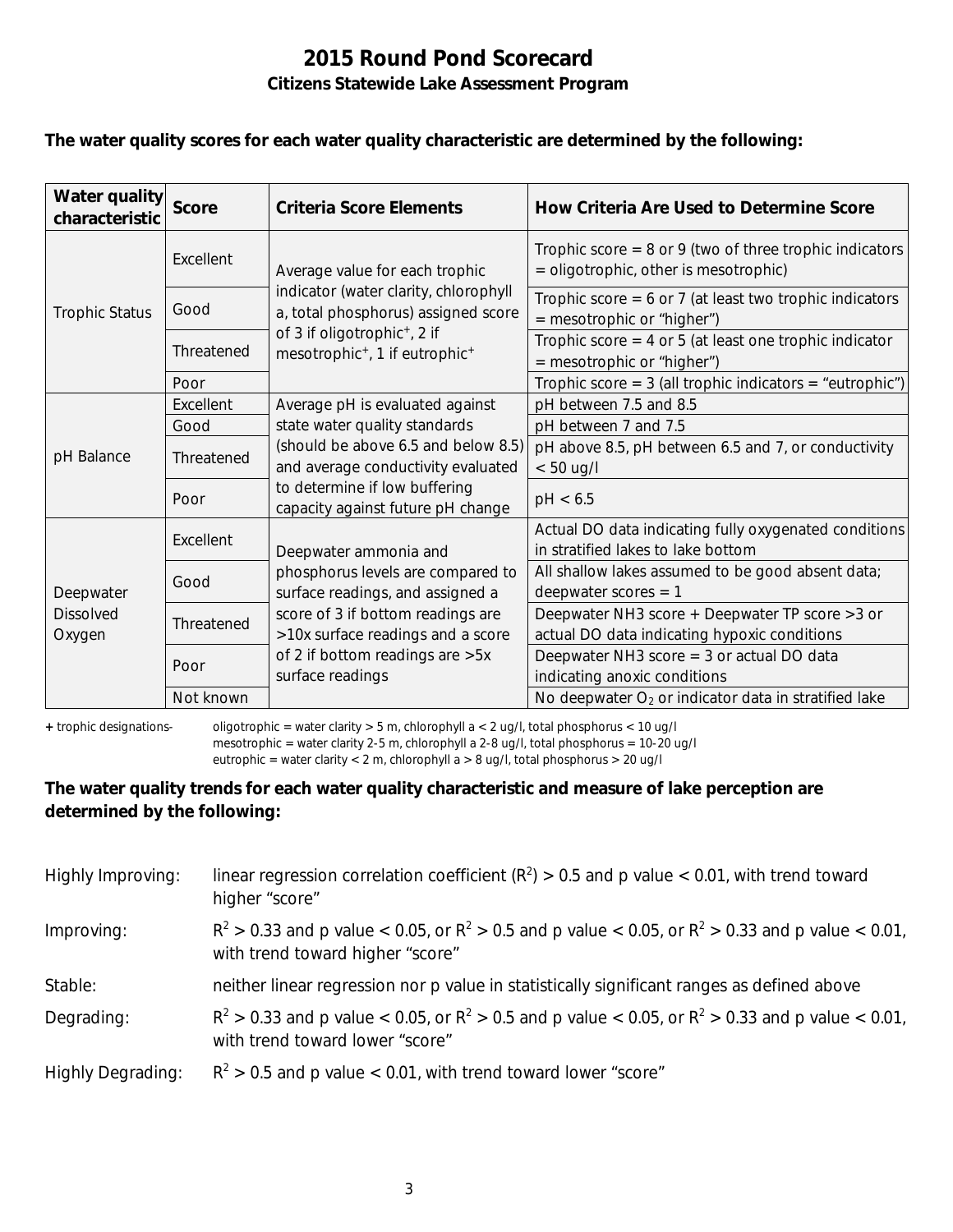## **Biological Health**

Biological health of lakes can be evaluated in a number of ways. For CSLAP lakes, biological health evaluations are based on the presence of invasive plants, the type and number of blue-green harmful algal blooms, the presence of invasive animals (zebra mussels, spiny waterflea, etc.), the types of fish, aquatic plant diversity, and the number of pollution sensitive aquatic insects.

Biotic indices have been developed to evaluate a few biological health characteristics. Biotic indices are used to compare the biological community of the lake being sampled to the biological community of a known highquality lake. (Data to support biological health assessments is not available for all CSLAP lakes.)



*\** All years of CSLAP data collection for the lake except those for which data was not available.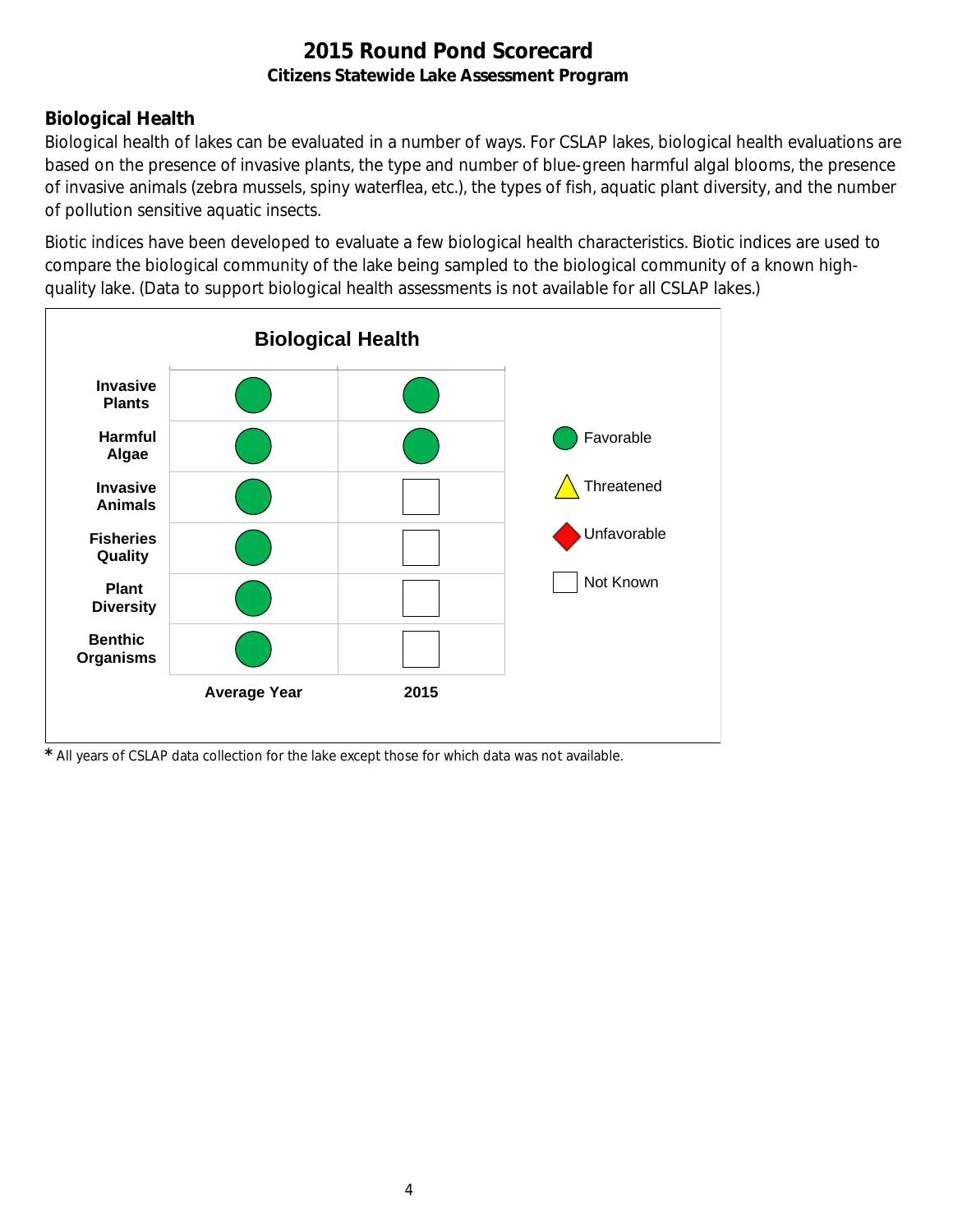|  |  |  | The following information is used to determine biological health scores. |
|--|--|--|--------------------------------------------------------------------------|
|  |  |  |                                                                          |

| <b>Biological Health</b><br>Characteristic | <b>Description of characteristic</b>                                                                                                                                                            | What it means                                                                                                                                                                                                                                                                                                                                                                          |
|--------------------------------------------|-------------------------------------------------------------------------------------------------------------------------------------------------------------------------------------------------|----------------------------------------------------------------------------------------------------------------------------------------------------------------------------------------------------------------------------------------------------------------------------------------------------------------------------------------------------------------------------------------|
| <b>Invasive Plants</b>                     | CSLAP volunteers survey lakes for nuisance,<br>non-native plants (water chestnut, Eurasian<br>water milfoil, etc.).                                                                             | Abundant invasive plants can crowd out native and<br>protected plants, create quality problems, and interfere<br>with recreation. "Unfavorable" means at least one<br>invasive plant species has been found. "Threatened"<br>lakes are geographically close to an "infected" lake, or<br>have water quality conditions that put them at higher<br>risk for species invasion.           |
| Harmful Algae                              | DEC and other biologists screen water<br>samples for blue-green algae cell pigments<br>and also test them for algal toxins.                                                                     | Harmful algae can reduce oxygen levels and may cause<br>harm to people recreating on the lake. "Unfavorable"<br>means algal toxin readings are unsafe for water<br>recreation; "threatened" means readings are<br>approaching unsafe for water recreation.                                                                                                                             |
| <b>Invasive Animals</b>                    | DEC and other biologists survey lakes for<br>nuisance, non-native animals (zebra mussels,<br>spiny water flea, etc.).                                                                           | Abundant invasive animals can harm native plant and<br>animal species, influence the likelihood of algal blooms,<br>and interfere with recreation. "Unfavorable" means at<br>least one invasive animal has been found. "Threatened"<br>lakes are geographically close to an "infected" lake, or<br>have water quality conditions that put them at higher<br>risk for species invasion. |
| <b>Fisheries Quality</b>                   | DEC and other fisheries biologists measure<br>the length and weight of various species in a<br>lake's fish community and conduct other<br>measures of the health of the fisheries<br>community. | Better fisheries quality indicates the lake has sufficient<br>food resources and habitat to support its fish<br>community. Several "biotic indices" are used to evaluate<br>fish community quality.                                                                                                                                                                                    |
| <b>Plant Diversity</b>                     | CSLAP volunteers, academic researchers and<br>consultants survey lakes for the number and<br>types of aquatic plants.                                                                           | Higher plant diversity indicates a more natural<br>environment and helps prevent invasive species from<br>taking over a lake. "Floristic quality indices" are used to<br>evaluate plant communities.                                                                                                                                                                                   |
| <b>Benthic</b><br>Organisms                | DEC and other biologists count and identify<br>the types of bottom living (benthic) aquatic<br>insects in a lake.                                                                               | More pollution sensitive (intolerant) aquatic insects in a<br>lake usually indicate good water quality and suitable<br>habitat. "Biotic indices" are used to evaluate benthic<br>communities.                                                                                                                                                                                          |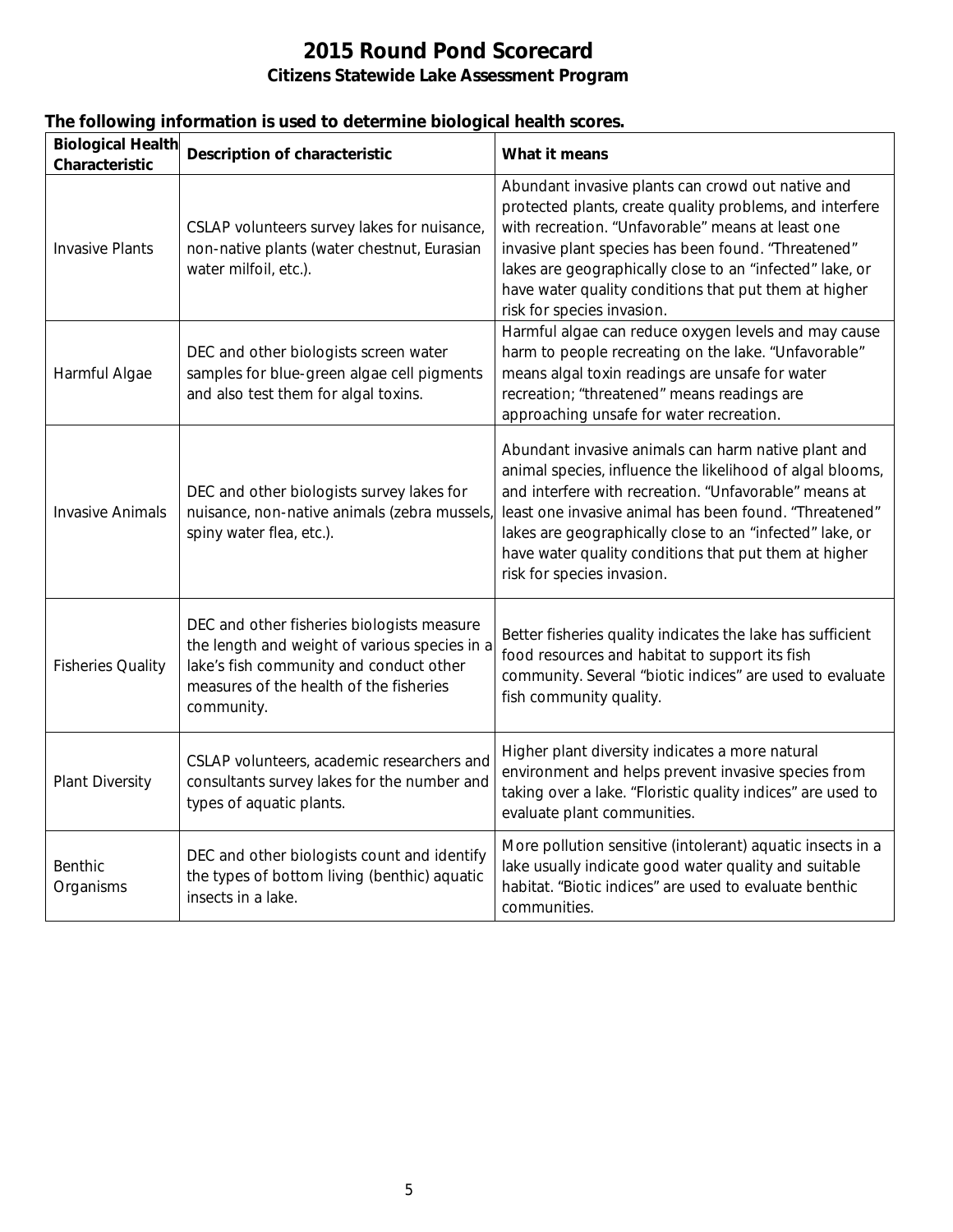# **2015 Round Pond Scorecard**

#### **Citizens Statewide Lake Assessment Program**

#### **The biological health scores for each biological health characteristic are determined by the following:**

| <b>Water quality</b><br>characteristic | <b>Score</b> | <b>Criteria Score Elements</b>                                          | How Criteria Are Used to Determine<br><b>Score</b>          |
|----------------------------------------|--------------|-------------------------------------------------------------------------|-------------------------------------------------------------|
|                                        | Favorable    |                                                                         | No evidence of invasive/exotic aquatic plants               |
|                                        |              | Aquatic plant surveys are conducted by<br>CSLAP volunteers or by other  | Invasive plants found in nearby (<10 miles away)            |
| <b>Invasive Plants</b>                 | Threatened   |                                                                         | lakes or public launch is found on lake                     |
|                                        | Unfavorable  | organizations; invasive plants identified                               | Invasive/exotic aquatic plants found in lake                |
|                                        | Not Known    | by plant expert                                                         | No aquatic plant surveys in lake (this year)                |
|                                        | Favorable    |                                                                         | All data show algae, phycocyanin and toxin                  |
|                                        |              |                                                                         | levels below DEC bloom criteria <sup>+</sup>                |
|                                        |              | Harmful algae bloom (HAB) sampling<br>conducted in open water and along | Fluoroprobe or toxin levels exceed DEC                      |
| Harmful Algae                          | Threatened   | shoreline; total algae, algae species,                                  | threatened <sup>#</sup> criteria; phycocyanin levels exceed |
|                                        |              | phycocyanin (blue green pigment) and                                    | DEC bloom criteria, or visual evidence of blooms            |
|                                        | Unfavorable  | algal toxins analyzed in samples                                        | Fluoroprobe or toxin levels exceed DEC bloom                |
|                                        |              |                                                                         | criteria in open water or shoreline                         |
|                                        | Not Known    |                                                                         | No HAB data available for lake                              |
|                                        | Favorable    |                                                                         | No reports of invasive/exotic aquatic animals               |
|                                        |              | Invasive animal (primarily zebra or                                     | and no clear threats exist                                  |
|                                        | Threatened   | quagga mussel) surveys are conducted                                    | Invasive animals found in nearby (<25 miles                 |
| Invasive                               |              | on limited basis in CSLAP lakes; other                                  | away) waterbodies AND public launch is found                |
| Animals                                |              | AIS animals reported through                                            | on lake, or calcium levels > 20 mg/l                        |
|                                        | Unfavorable  | iMapInvasives                                                           | Invasive/exotic aquatic animals found in lake               |
|                                        | Not Known    |                                                                         | No information to evaluate presence of exotic               |
|                                        |              |                                                                         | animals                                                     |
|                                        | Favorable    | New York does not (yet) have a fish                                     | Fish IBI $> 60$ (= "good" and "excellent")                  |
| <b>Fisheries</b>                       | Threatened   | index for biotic integrity (IBI); for lakes                             | Fish IBI between 40 and 60 (= "fair")                       |
| Quality                                | Unfavorable  | with fishery survey data, Minnesota Fish                                | Fish IBI < 40 (= "poor")                                    |
|                                        | Not Known    | IBI is used to evaluate fisheries quality                               | No fisheries data                                           |
|                                        | Favorable    | New York has not yet developed a                                        | $mFQI > 5$ (= "good" quality), based on # genera            |
|                                        | Threatened   | floristic quality index (FQI); for lakes with                           | $mFQI = 3-8 (= "fair" quality)$ , based on # genera         |
| <b>Plant Diversity</b>                 | Unfavorable  | detailed plant survey data, a modified                                  | $mFQI < 3$ (= "poor" quality), based on # genera            |
|                                        |              | version of the Wisconsin FQI and Florida                                |                                                             |
|                                        | Not Known    | aquatic plant designations are used for                                 | Insufficient plant survey data to evaluate                  |
|                                        |              | evaluating aquatic floristic quality                                    |                                                             |
|                                        | Favorable    | New York has not yet developed a                                        | IBI > 10-15 (based on $#$ genera)                           |
| <b>Benthic</b>                         | Threatened   | macroinvertebrate IBI; for lakes with                                   | IBI between 8 and 15 (based on # genera)                    |
| Organisms                              | Unfavorable  | detailed macroinvertebrate survey data,                                 | B  < 8                                                      |
|                                        | Not Known    | Vermont IBI is used to evaluate benthic                                 | Insufficient macroinvertebrate data to evaluate             |
|                                        |              | organism quality                                                        | benthic organisms quality                                   |

**+** DEC bloom criteria- fluoroprobe blue green algae chlorophyll a = 30 ug/l

phycocyanin = 200 units

algal toxins- microcystin-LR = 20 ug/l ("high toxins") along shoreline, = 10 ug/l in open water

**+** DEC threatened criteria- fluoroprobe blue green algae chlorophyll a = 10 ug/l

algal toxins- microcystin-LR = 4 ug/l along shoreline or in open water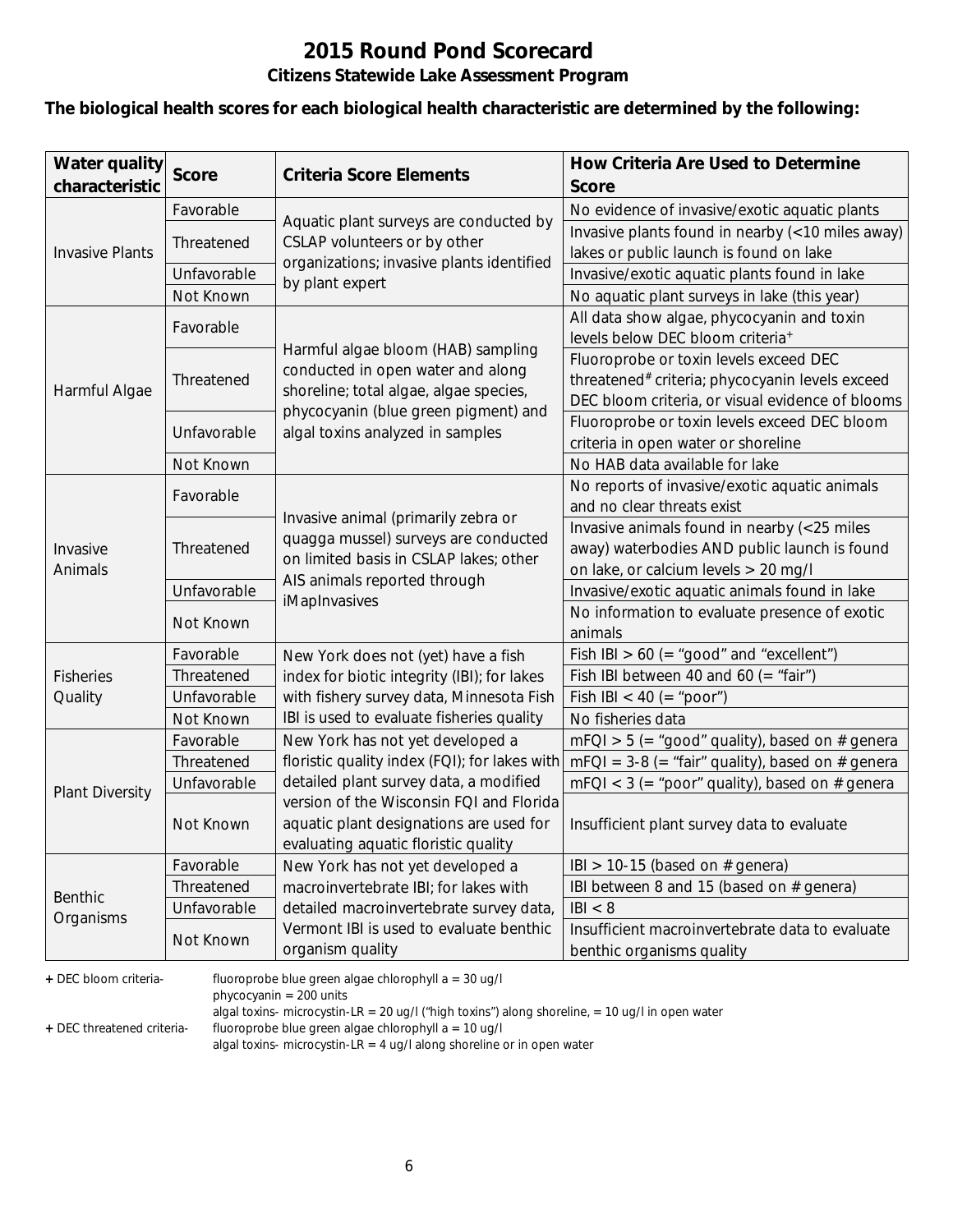## **Lake Perception**

Lake perception scores are based on the visual observations of CSLAP volunteers who answer questions on the Field Observation Form (http://www.dec.ny.gov/docs/water\_pdf/cslapsamobs.pdf) completed during sampling. The questions ask the volunteer to determine their perceptions of how clear the water looks, the abundance of aquatic plants, conditions affecting current recreational use, and the overall recreational quality of the lake.

Visual observations are very closely connected to measured water quality conditions. This information is helpful to lake managers in deciding on nutrient criteria, or the amount of nutrients that can flow into a lake without compromising its water quality. For New York State lakes, perception data collected by CSLAP volunteers is critical to the development of nutrient criteria (defining "how much is too much") and has been consistently collected by CSLAP volunteers since 1992.



*\** All years of CSLAP data collection for the lake except those for which data was not available.

| The following information is used to determine the lake perception scores. |  |  |  |
|----------------------------------------------------------------------------|--|--|--|
|                                                                            |  |  |  |

| Lake Perception<br>Characteristic | <b>Description of characteristic</b>                                                                                                   | What it means                                                                                                                                                                                                                                                                                                |
|-----------------------------------|----------------------------------------------------------------------------------------------------------------------------------------|--------------------------------------------------------------------------------------------------------------------------------------------------------------------------------------------------------------------------------------------------------------------------------------------------------------|
| <b>Water Quality</b>              | Asks the user: How clear does the<br>water look today?                                                                                 | Clearer water usually indicates lower nutrient levels.                                                                                                                                                                                                                                                       |
| <b>Aquatic Plants</b>             | Asks the user: How abundant are<br>aquatic plants where people are<br>boating and swimming today?                                      | Lower abundances of aquatic plants usually provide proper<br>ecological balance and are less likely to contribute to recreational<br>use problems, although the absence of plants can also lead to<br>lake problems. Lakes with the most favorable assessments have<br>some plants, but not too many plants. |
| Recreation                        | Asks the user: What is your opinion of<br>the recreational quality of the lake?<br>What factors affect your perception of<br>the lake? | Users' perceptions are associated with water quality conditions<br>and aquatic plant coverage. Positive responses usually indicate<br>good water quality and little to no surface plant coverage.<br>Negative responses are usually associated with poor water quality<br>and/or invasive plants.            |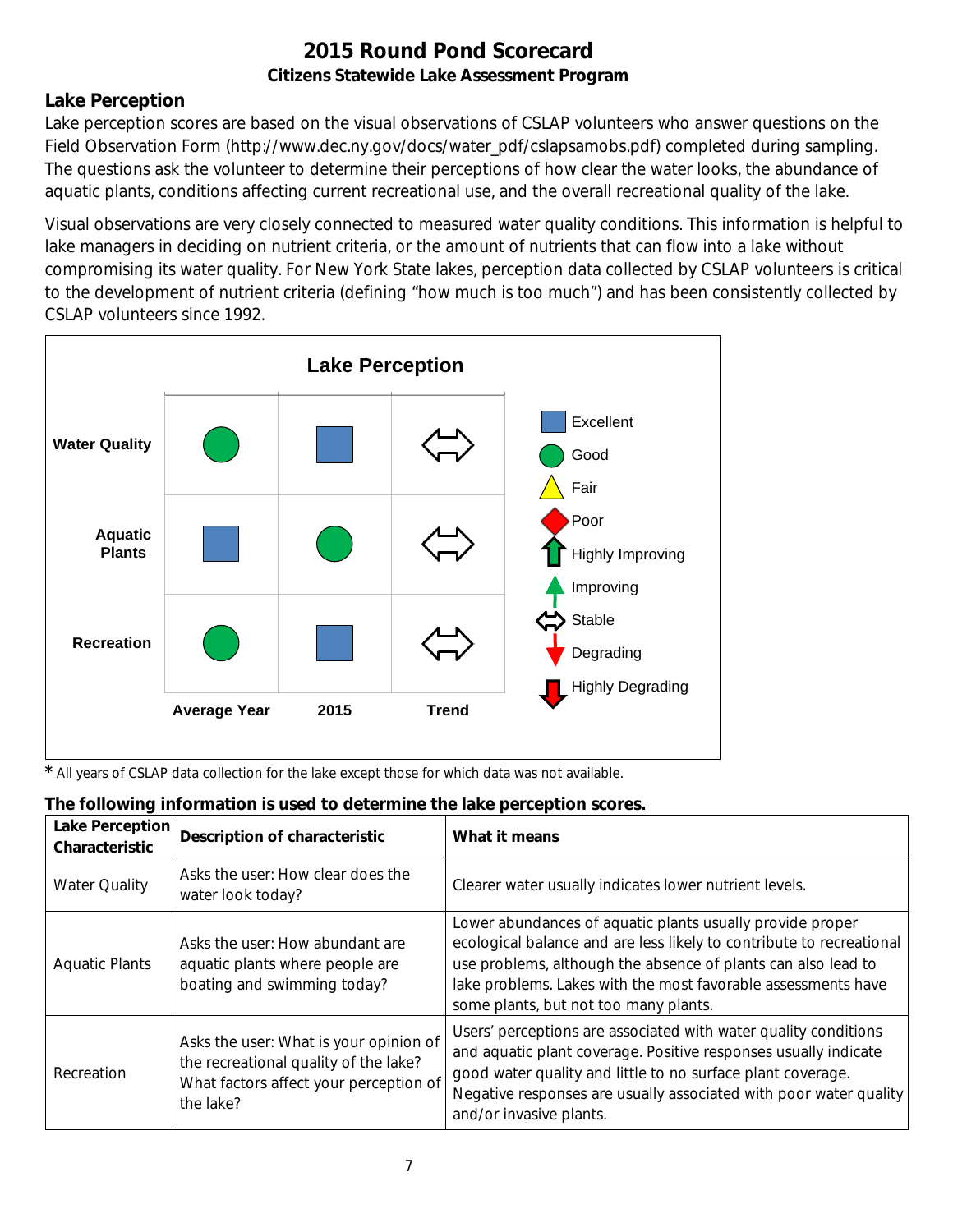# **2015 Round Pond Scorecard**

#### **Citizens Statewide Lake Assessment Program**

**The lake perception scores for each lake perception characteristic are determined by the following:**

| Lake perception<br>characteristic | <b>Score</b> | Criteria Score Elements                                                                                              | How Criteria Are Used to Determine<br><b>Score</b>  |
|-----------------------------------|--------------|----------------------------------------------------------------------------------------------------------------------|-----------------------------------------------------|
|                                   | Excellent    | Water quality perception is evaluated on a<br>5 point scale during each CSLAP sampling                               | Average value $< 1.5$                               |
| <b>Water Quality</b>              | Good         | session, ranging from "crystal clear" (=1) to                                                                        | Average value $>1.5$ and $< 2.5$                    |
|                                   | Fair         | "severely high algae levels" (=5); average                                                                           | Average value $>2.5$ and $< 3.5$                    |
|                                   | Poor         | values are computed                                                                                                  | Average value $>3.5$                                |
|                                   | Excellent    | Aquatic plant coverage is evaluated on a 5                                                                           | Average value $>2$ and $< 2.5$                      |
|                                   | Good         | point scale during each CSLAP sampling                                                                               | Average value $>1.5$ and $< 2$ OR $> 2.5$ and $< 3$ |
| <b>Aquatic Plants</b>             | Fair         | session, ranging from "not visible at lake                                                                           | Average value $>3$ and $<$ 3.5 OR $<$ 1.5           |
|                                   | Poor         | surface" $(=1)$ to "plants densely cover<br>surface except in deepest areas" $(=5)$ ;<br>average values are computed | Average value $> 3.5$                               |
|                                   | Excellent    | Recreational conditions are evaluated on a                                                                           | Average value $< 1.5$                               |
|                                   | Good         | 5 point scale during each CSLAP sampling                                                                             | Average value $>1.5$ and $< 2.5$                    |
| Recreation                        | Fair         | session, ranging from "beautifulcould not                                                                            | Average value $>2.5$ and $< 3.5$                    |
|                                   | Poor         | be nicer" $(=1)$ to "lake not usable" $(=5)$ ;<br>average values are computed                                        | Average value $>3.5$                                |

**+** lake assessments- **water quality** = 1 = crystal clear, 2 = not quite crystal clear, 3 = definite algae greenness, 4 = high algae levels, 5 = severely high algae levels

**aquatic plants** =  $1$  = no plants visible,  $2$  = plants below surface,  $3$  = plants at surface,  $4$  = plants dense at surface,  $5$  = surface plant coverage

**recreation** = 1 = could not be nicer, 2 = excellent, 3 = slightly impaired, 4 = substantially impaired, 5 = lake not usable

## **The water quality trends for each water quality characteristic and measure of lake perception are determined by the following:**

| Highly Improving:        | linear regression correlation coefficient ( $R^2$ ) > 0.5 and p value < 0.01, with trend toward<br>higher "score"                           |
|--------------------------|---------------------------------------------------------------------------------------------------------------------------------------------|
| Improving:               | $R^2 > 0.33$ and p value < 0.05, or $R^2 > 0.5$ and p value < 0.05, or $R^2 > 0.33$ and p value < 0.01,<br>with trend toward higher "score" |
| Stable:                  | neither linear regression nor p value in statistically significant ranges as defined above                                                  |
| Degrading:               | $R^2 > 0.33$ and p value < 0.05, or $R^2 > 0.5$ and p value < 0.05, or $R^2 > 0.33$ and p value < 0.01,<br>with trend toward lower "score"  |
| <b>Highly Degrading:</b> | $R^2 > 0.5$ and p value < 0.01, with trend toward lower "score"                                                                             |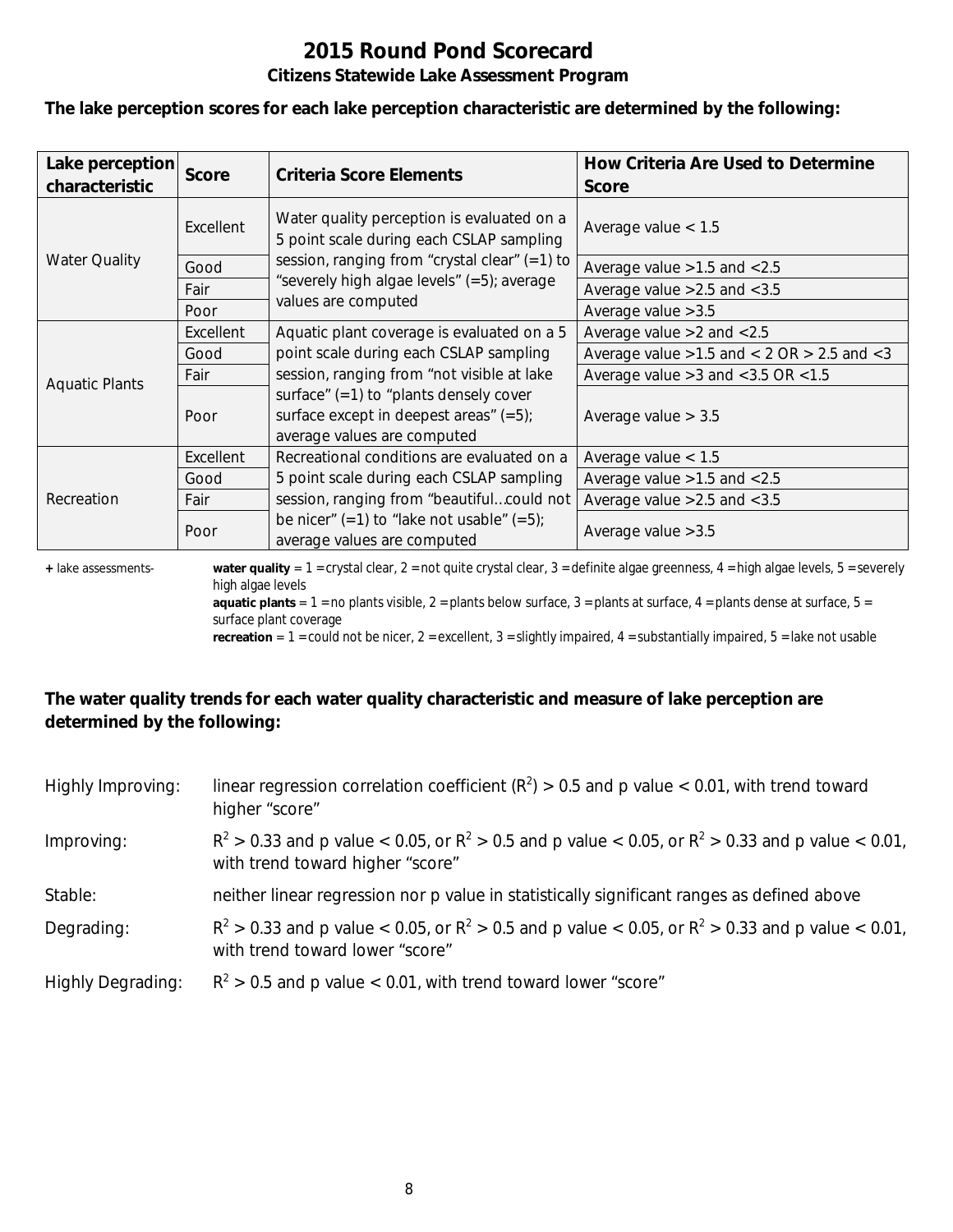## **Lake Uses**

Lake uses are defined as the best uses for a lake (drinking water, swimming, etc.) as determined by several factors. Lake uses are identified using CSLAP water quality, lake perception and biological assessment information to evaluate where a lake fits in the state Water Quality Standards and Classification system (see overview below).

Each lake use is scored based on the following assessment categories, using assessment methodology [\(http://www.dec.ny.gov/chemical/23846.html\)](http://www.dec.ny.gov/chemical/23846.html) established by DEC to evaluate impacts to lake uses:

- **Supported** no evidence of impacts to lake use;
- $\mathcal{L}^{\mathcal{L}}$ **Threatened**- no evidence of impacts to lake use, but some factor threatens this use (for example, changing water quality, conditions that are nearing impact levels, land-use changes, etc.);
- **Stressed** occasional or slight impacts to lake use;  $\mathbf{r}$
- **Impaired** frequent or persistent conditions limit or restrict lake use; and  $\mathbf{r}$
- **Precluded** conditions prevent lake use. This category is uncommon in NYS (and CSLAP) lakes and is not included in the legend for most lake-use scorecard assessments.



*\** All years of CSLAP data collection for the lake except those for which data was not available.

**Overview of the typical water quality classification and their best uses.** For more information visit www.dec.ny.gov/regs/4592.html#15990

| Best use        | Other uses                                                                                             | <b>Water Quality Classification</b> |
|-----------------|--------------------------------------------------------------------------------------------------------|-------------------------------------|
| <b>Drinking</b> | Bathing, swimming (recreation), fishing, and fish, shellfish and<br>wildlife reproduction and survival | Class AA & A                        |
| Bathing         | Swimming (recreation), fishing, and fish, shellfish and wildlife<br>reproduction and survival          | Class B                             |
| Swimming        | Same as Class B                                                                                        | Class C                             |
| Fishing         | Same as Class B and C                                                                                  | Class D                             |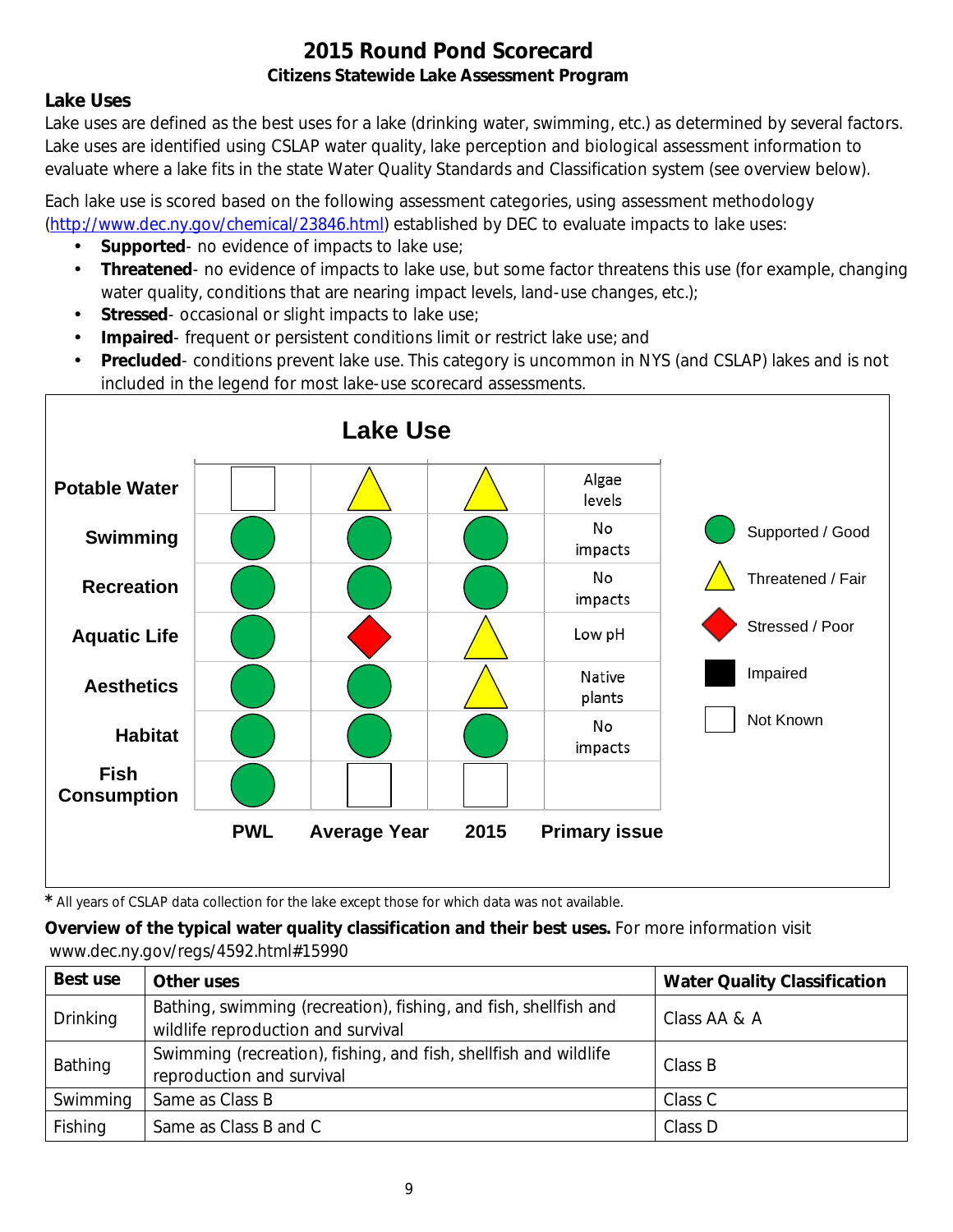#### **The following information is used to determine the condition of lake uses.**

| <b>Lake Use</b>                                                         | <b>Description of characteristic</b>                                                                                                                                                                                                                    | How this relates to CSLAP                                                                                                                                                                                                                                                                      |
|-------------------------------------------------------------------------|---------------------------------------------------------------------------------------------------------------------------------------------------------------------------------------------------------------------------------------------------------|------------------------------------------------------------------------------------------------------------------------------------------------------------------------------------------------------------------------------------------------------------------------------------------------|
| Potable Water                                                           | The lake is used for drinking water. Only Class<br>AA and A lakes have been approved for this use.                                                                                                                                                      | CSLAP data is not intended to assess the condition of<br>potable water. Other state and local monitoring<br>programs better address this use. However, some<br>CSLAP parameters-chlorophyll a, ammonia, arsenic,<br>iron, manganese, algal toxins-indicate potential<br>impacts to potability. |
| Bathing                                                                 | The lake is used for swimming and contact<br>recreation. This use is assessed in some lakes<br>only if they support a public bathing beach,<br>although it is evaluated in all lakes                                                                    | Several CSLAP sampling indicators-water clarity,<br>chlorophyll a, algal toxins, lake perception-can be<br>used to assess swimming conditions.                                                                                                                                                 |
| Recreation<br>(Swimming,<br>Boating, Fishing<br>and non-contact<br>use) | The lake is used for swimming, boating, fishing<br>and non-contact recreation. Even though some<br>lakes are not classified for this use, all CSLAP<br>lakes should support this use, consistent with the<br>federal goal to make all lakes "fishable." | Contact recreation is evaluating using the bathing<br>indicators described above. Non-contact recreation is<br>evaluated using the lake perception data (visual<br>observations) and aquatic plant surveys.                                                                                    |
| Aquatic Life                                                            | The lake is used by aquatic life. This is not an<br>official "use" designated by New York State, but<br>water quality standards and other criteria are<br>adopted to protect aquatic life.                                                              | Aquatic life impacts can be evaluated by a number of<br>CSLAP indicators, including pH, dissolved oxygen, and<br>the presence of invasive species.                                                                                                                                             |
| Aesthetics and<br>Habitat                                               | The lake is used for visual enjoyment or the<br>visual beauty of the lake. This is not an official<br>"use" designated by New York State, but water<br>quality criteria are adopted to protect aesthetics.                                              | Lake aesthetics can be impacted by a number of<br>factors, including algal blooms, nuisance weeds, or<br>simply reports that "the lake looks bad," all of which<br>are evaluated in CSLAP. Lake habitat is evaluated<br>against the presence and management of exotic<br>plants                |
| <b>Fish Consumption</b>                                                 | The lake is used for consumption of fish. All<br>lakes are assumed to support this use unless<br>otherwise indicated.                                                                                                                                   | CSLAP does not collect data or information to<br>evaluate fish consumption. All CSLAP lakes are<br>evaluated against the New York State Department of<br>Health: Health Advice on Eating Fish You Catch<br>(http://www.health.ny.gov/environmental/outdoors/fi<br>sh/health_advisories/).      |

For many CSLAP lakes, some of the lakes designated uses have previously been evaluated; a summary of these assessments can be found on the DEC Priority Waterbody List (PWL) developed for each of the 17 major drainage basins in the state. These can be found at [http://www.dec.ny.gov/chemical/23846.html.](http://www.dec.ny.gov/chemical/23846.html) For some lakes, these are derived from historical assessments of CSLAP or other water quality data, while for others, no PWL assessments are yet available. The "rules" for these assessments are cited in the state Consolidated Assessment and Listing Methodology (CALM) [\(http://www.dec.ny.gov/chemical/23846.html\)](http://www.dec.ny.gov/chemical/23846.html) have changed several times over the last decade, and the CALM document continues to be updated as new assessment tools are evaluated and adopted. The first column of the scorecard reflects the most recent PWL assessment, if available, for each CSLAP waterbody. Non CSLAP data, including "institutional" data (treated water data, bacterial data, consumer confidence report (CCR) summaries, and need for enhanced treatment) may be used for PWL assessments, but are not summarized here.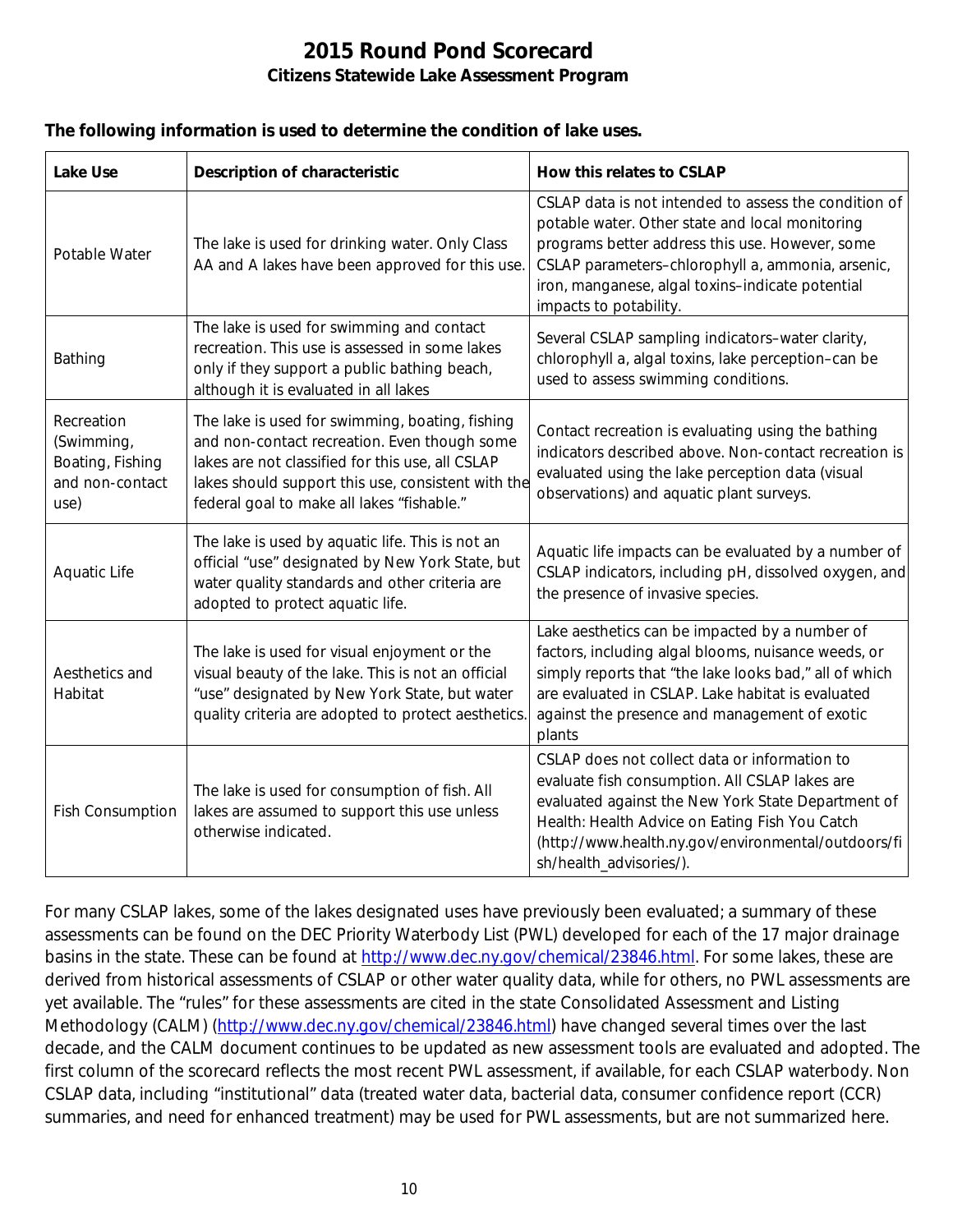| <b>Lake Use</b>     | <b>Score</b>    | <b>Criteria Score Elements</b>                                                                                     | <b>How Criteria Are Used to Determine</b>                  |
|---------------------|-----------------|--------------------------------------------------------------------------------------------------------------------|------------------------------------------------------------|
|                     |                 |                                                                                                                    | <b>Score</b>                                               |
|                     | Supported       | Surface water chlorophyll a and HABs<br>data, and deepwater metals data are<br>used to evaluate potable water use. | No evidence of any criteria violations (see below)         |
|                     | Threatened      |                                                                                                                    | Avg hypolimnetic $NH_4 > 1$ , Fe $> 0.5$ , As $> 0.3$ , or |
| Potable Water       |                 |                                                                                                                    | Mn >1; avg open water MC-LR > $0.5$                        |
|                     | Stressed        |                                                                                                                    | >10d consec. open MC-LR>0.3 or BGA>30; Avg                 |
|                     |                 |                                                                                                                    | hypolimnetic $NH_4 > 2$ , Fe $> 1$ or Mn $>1$ ; avg        |
|                     |                 | Waterbodies not classified as potable                                                                              | open water MC-LR $> 1$ ,                                   |
|                     | Impaired        | water supplies cited as "not known"                                                                                | Avg chl.a > 4 (Class AA)-6 (Class A) ug/l, hypo.           |
|                     |                 | (with impacts cited as "not applicable"                                                                            | arsenic > 10 ug/l, violation of MCLs, municipal            |
|                     |                 |                                                                                                                    | shut-down, or excessive water treatment needed             |
|                     | Not known       |                                                                                                                    | No chlorophyll or deepwater nutrient data                  |
|                     | Supported       | Surface water chl a, water clarity, and                                                                            | No evidence of any criteria violations (see below)         |
|                     | Threatened      |                                                                                                                    | Statistically significant WQ degr.; infrequent or          |
|                     |                 | HABs data used to evaluate bathing use.                                                                            | single small site MC-LR>20 or shore BG >25-30              |
|                     | Stressed        |                                                                                                                    | >10% water clarity readings < 1.2m; or single              |
|                     |                 | Bathing assessments included here                                                                                  | shoreline bloom MC-LR > 20; or open BG Chl >               |
| Bathing             |                 | reference bathing criteria cited in the                                                                            | 30; recreation = "impaired" w/beach present                |
|                     | Impaired        | PWL; "public bathing" is evaluated with                                                                            | Open MC-LR $>$ 20 ug/l or avg Secchi < 1.2m; or            |
|                     |                 | bacteria and DOH beach data and is                                                                                 | multiple site and persistent shore MC-LR $>$ 20 or         |
|                     |                 | reflected in the assessment information                                                                            | shore BG ChI $> 25-30$ ; beach closure $> 4$ wks or        |
|                     |                 | here (if available) but not quantified                                                                             | control needed                                             |
|                     | Not known       |                                                                                                                    | No chlorophyll, clarity, HAB or perception data            |
|                     | Supported       | Surface water chl a, water clarity, and                                                                            | No evidence of any criteria violations (see below)         |
|                     | Threatened      | HABs data used to evaluate bathing use.                                                                            | Same as bathing or avg TP > 20 ug/l; > 25%                 |
|                     |                 |                                                                                                                    | slightly impaired frequency recreation AND >               |
|                     |                 | Bathing assessments included here                                                                                  | 10% poor clarity triggering slight impairment              |
| Recreation          | <b>Stressed</b> | reference bathing criteria cited in the                                                                            | Same as bathing or >10% Chl.a samples > 10                 |
|                     |                 | PWL; "public bathing" is evaluated with                                                                            | ug/l                                                       |
|                     | Impaired        | bacteria and DOH beach data and is                                                                                 | Same as bathing or Avg chl.a > 10 ug/l                     |
|                     | Not known       | reflected in the assessment information<br>here (if available) but not quantified                                  | No chlorophyll, clarity, HAB or perception data            |
|                     | Supported       |                                                                                                                    | No evidence of any criteria violations (see below)         |
|                     |                 |                                                                                                                    | Inferred/measured DO < 1; 10% pH < $6.5$ or                |
|                     | Threatened      |                                                                                                                    | >8.5                                                       |
|                     | <b>Stressed</b> | pH, (inferred) dissolved oxygen, and the                                                                           | Avg DO < $6.5$ or > $8.5$ ; inferred/measured DO <         |
| <b>Aquatic Life</b> |                 | presence of AIS species are used to                                                                                | 1 for Class T/TS                                           |
|                     | Impaired        | evaluate aquatic life                                                                                              | Avg pH < 6 or >9; Avg DO < $6.5$ or > 8.5                  |
|                     |                 |                                                                                                                    | w/documented fish impacts; inferred/measured               |
|                     |                 |                                                                                                                    | DO <1 w/documented fish impacts                            |
|                     | Not known       |                                                                                                                    | No pH, DO, or AIS information available                    |

## **The lake use scores for each lake use characteristic are determined by the following:**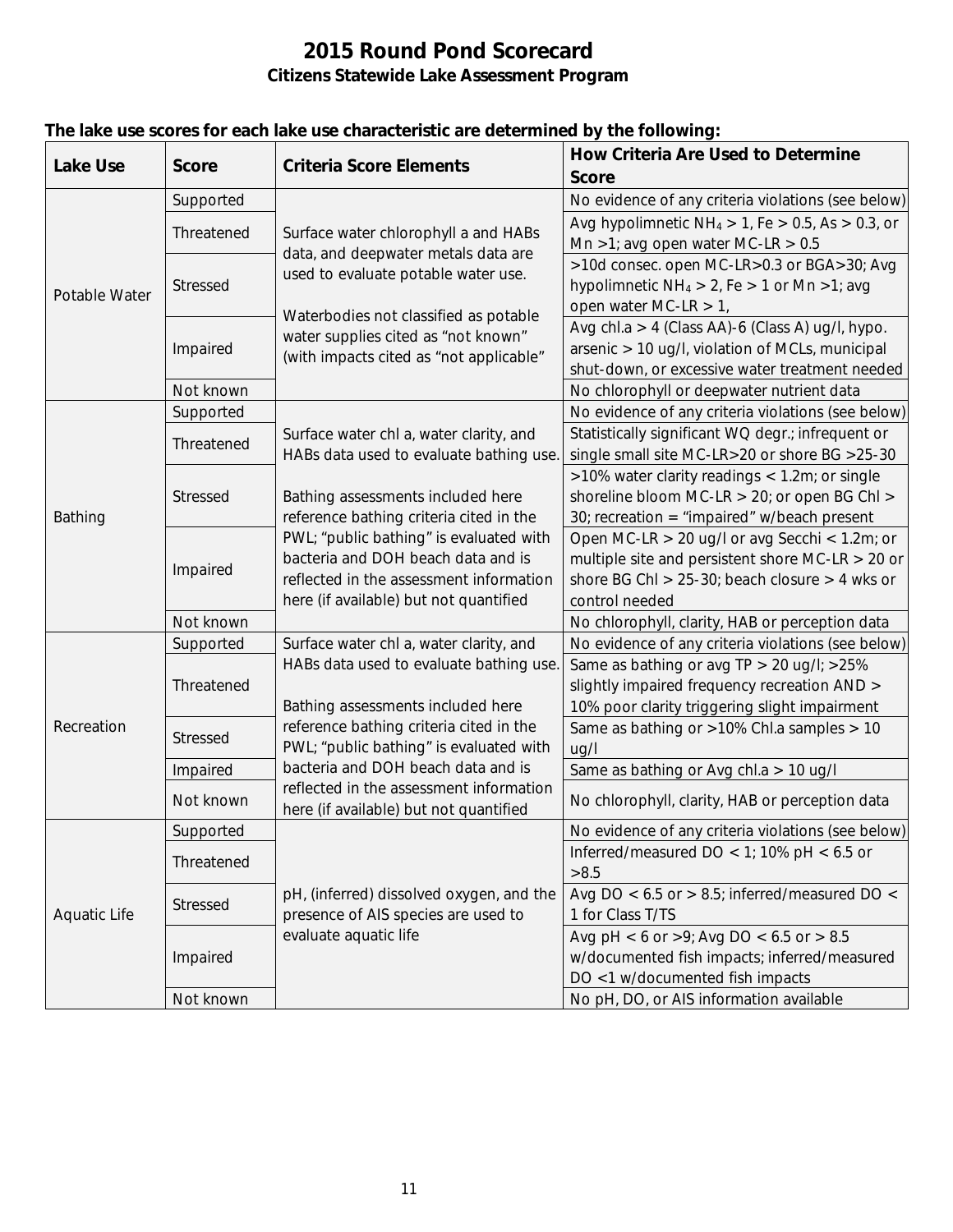| <b>Lake Use</b>         | <b>Score</b>    | <b>Criteria Score Elements</b>                                                                                                                                                                                                                                            | <b>How Criteria Are Used to Determine</b><br><b>Score</b>                                                                                                                                                                                                                                                                  |
|-------------------------|-----------------|---------------------------------------------------------------------------------------------------------------------------------------------------------------------------------------------------------------------------------------------------------------------------|----------------------------------------------------------------------------------------------------------------------------------------------------------------------------------------------------------------------------------------------------------------------------------------------------------------------------|
| Aesthetics /<br>Habitat | Good            | Aesthetics are evaluated through<br>perception surveys and the presence of<br>HABs and native species, while habitat is<br>evaluated against AIS species. These<br>categories are not recognized by EPA as<br>designated uses, so they are evaluated<br>as a "condition". | No evidence of any criteria violations (see below)                                                                                                                                                                                                                                                                         |
|                         | Fair            |                                                                                                                                                                                                                                                                           | Occasional aquatic plant treatment required for<br>invasive (habitat) or native (aesthetics) plants;<br>Aesthetics: "slightly impaired" due to algae or<br>weeds >25%; "definite algae greenness" >25%;<br>1x open water or shoreline bloom notification;<br>>25% surface weeds; >10% TP samples > 20<br>uq/l              |
|                         | Poor            |                                                                                                                                                                                                                                                                           | Routine aquatic plant treatment required for<br>invasive (habitat) or native (aesthetics) plants;<br>Aesthetics: "slightly impaired" due to algae or<br>weeds >50%; "definite algae greenness" >50%;<br>> 1x open water or large or widespread<br>shoreline bloom notification; > 50% surface<br>weeds; avg $TP > 20$ ug/l |
|                         | Not known       |                                                                                                                                                                                                                                                                           | No perception, HAB or AIS information                                                                                                                                                                                                                                                                                      |
|                         | Supported       | Fish consumption is not evaluated<br>through CSLAP- PWL listings are based<br>on whether a waterbody is cited on the<br>DOH Health Advice for Consumption of                                                                                                              | No evidence of any criteria violations (see below)                                                                                                                                                                                                                                                                         |
|                         | Threatened      |                                                                                                                                                                                                                                                                           | High toxins in any HAB sample or persistent BGA<br>blooms                                                                                                                                                                                                                                                                  |
| Fish<br>Consumption     | <b>Stressed</b> |                                                                                                                                                                                                                                                                           | Fish tissue data indicates measurable level of<br>contaminants but no listing on DOH Health<br>Advice on Eating Sports Fish and Game                                                                                                                                                                                       |
|                         | Impaired        |                                                                                                                                                                                                                                                                           | Waterbody cited on DOH Health Advice on<br>Eating Sports Fish and Game                                                                                                                                                                                                                                                     |
|                         | Not known       |                                                                                                                                                                                                                                                                           | No fish tissue data; potential impacts not cited                                                                                                                                                                                                                                                                           |

+ proposed NNC (numeric nutrient criteria): for potable water: Class AA lakes: chlorophyll a = 4 ug/l; for Class A lakes = 6 ug/l;

#### proposed NNC (numeric nutrient criteria) for swimming: chlorophyll a = 10 ug/l (all classes); water clarity = 1.2 meters (= 4 feet), TP = 20 ug/l

#### **Summary**

The information displayed in the scorecard is intended to give a quick and comprehensive overview of the results from CSLAP assessments and lake data collected by DEC, academics and private consultants.

CSLAP scorecards summarize information related to water quality, lake perception, biological condition and lake uses. The data and other information collected through CSLAP, or other sources, contribute to the evaluation of lake uses.

This information is the basis for the water quality assessments conducted as part of DEC's waterbody inventory. More comprehensive summaries of CSLAP data are included in individual lake reports and regional and statewide CSLAP data summaries. To fully understand CSLAP lakes, those interested should review the information found in scorecards, individual lake summaries, and regional and statewide CSLAP reports.